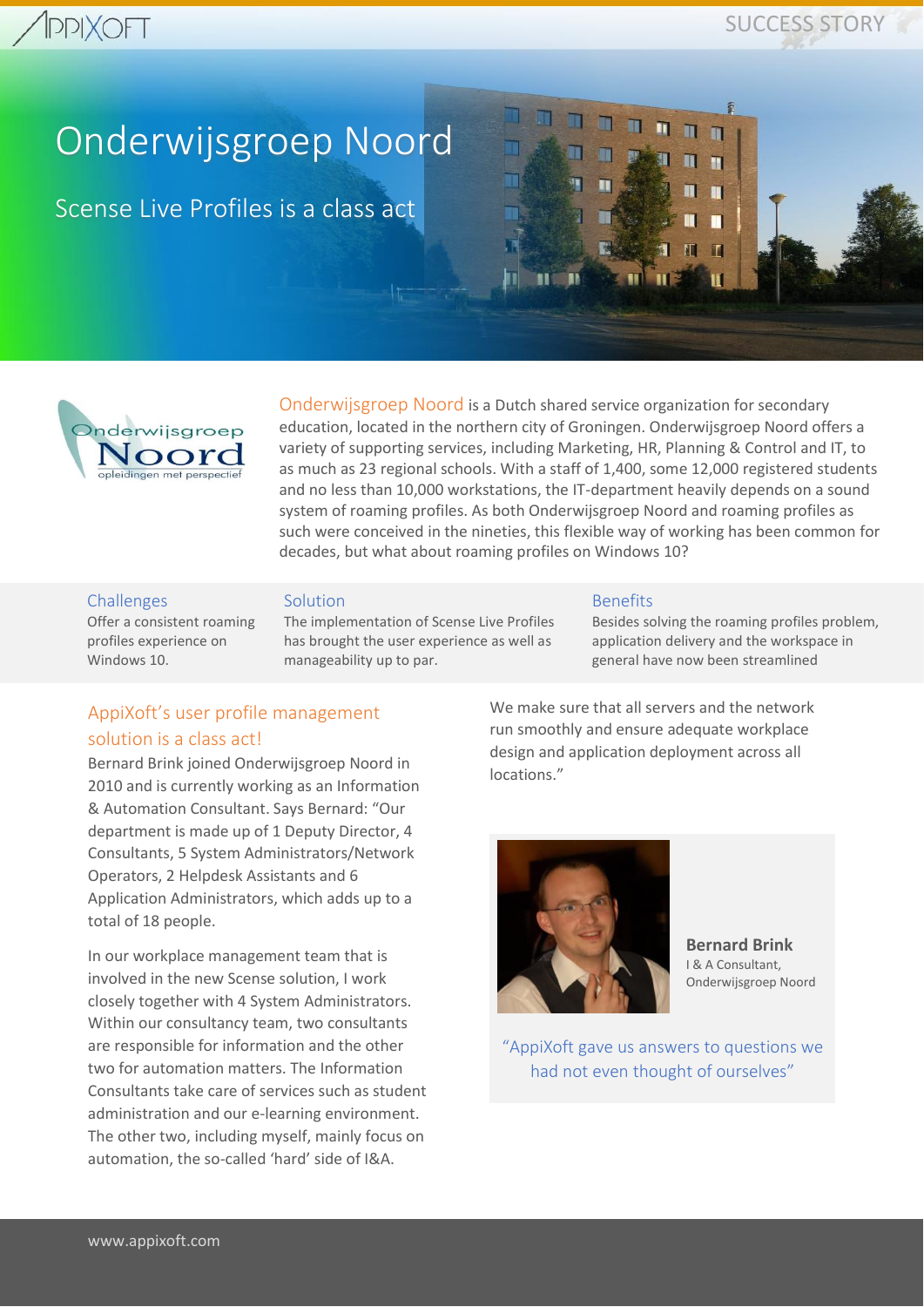## / PPIXOFT

#### Recommendations

"Our work also includes purchasing new hardware and supporting European tenders. All four of us are involved in determining the I&A strategy for the next three to five years. Getting all personal settings and configurations right for all users regardless of what particular device in our network they are working from, which is usually one of our many Open Study Centers, is of crucial importance. One of the main problems with roaming profiles in Windows 10 however, is the fact that the profiles themselves are very large. On top of that, the live tiles as well as modern apps are not included. Instead, both are written to a database within each profile, causing a corrupt profile at other workstations. In other words: roaming in Windows 10 doesn't exactly run like clockwork. Being unfamiliar with third-party companies that could solve these problems, I simply started looking for possible candidates on the internet and by asking people in our network for recommendations. We soon ended up with a shortlist of a handful of companies, including AppiXoft."

"With their cutting-edge workspace management software, AppiXoft have meanwhile paved the way for remote application delivery outside our own network."

#### Pleasant surprise

"What struck me immediately was the fact that the people at AppiXoft responded very quickly and that they were very flexible right from the outset. They also had a great story to tell which encompassed a lot more than we had initially anticipated.

On top of their roaming profiles solution, or **Live Profiles** as they call it themselves, it turned out that the Scense software also provides for very rapid application delivery.

#### No match made in heaven

With Windows 7 being phased out and the imminent migration to Windows 10, Onderwijsgroep Noord was faced with a challenge. After all, Windows 10 and roaming profiles are no match made in heaven, to say the least. Looking for the right partner to tackle this problem and after a careful selection, Information & Automation Consultant Bernard Brink and some of his colleagues decided to hire AppiXoft to get the job done. A decision Bernard certainly doesn't regret. Says Bernard: "Besides the fact that their Scense solution has passed the test with flying colors, they even gave us answers to questions we hadn't even thought of ourselves."

Given the fact that we manage some thousand applications ranging from, say, veterinarian software teaching students about gestation periods of animals all the way to designing and building the 'car of the future', this was a very pleasant surprise. In other words: AppiXoft offered the most comprehensive solution at a favorable price.

To put it in automotive terms: we asked for middle class car with basic functionality and were offered a luxurious self-driving car instead!"

#### Training on the job

"We used to work with ZENworks which is not entirely up-to-date and is not nearly as userfriendly as Scense. As far as roaming profiles are concerned, the most tangible difference for users is the adjusted application menu. Students working at home generally work from the start menu, which is quite different from the menu installed on devices at school. To avoid the need to switch from one menu to another and back, AppiXoft adopted the standard Microsoft start